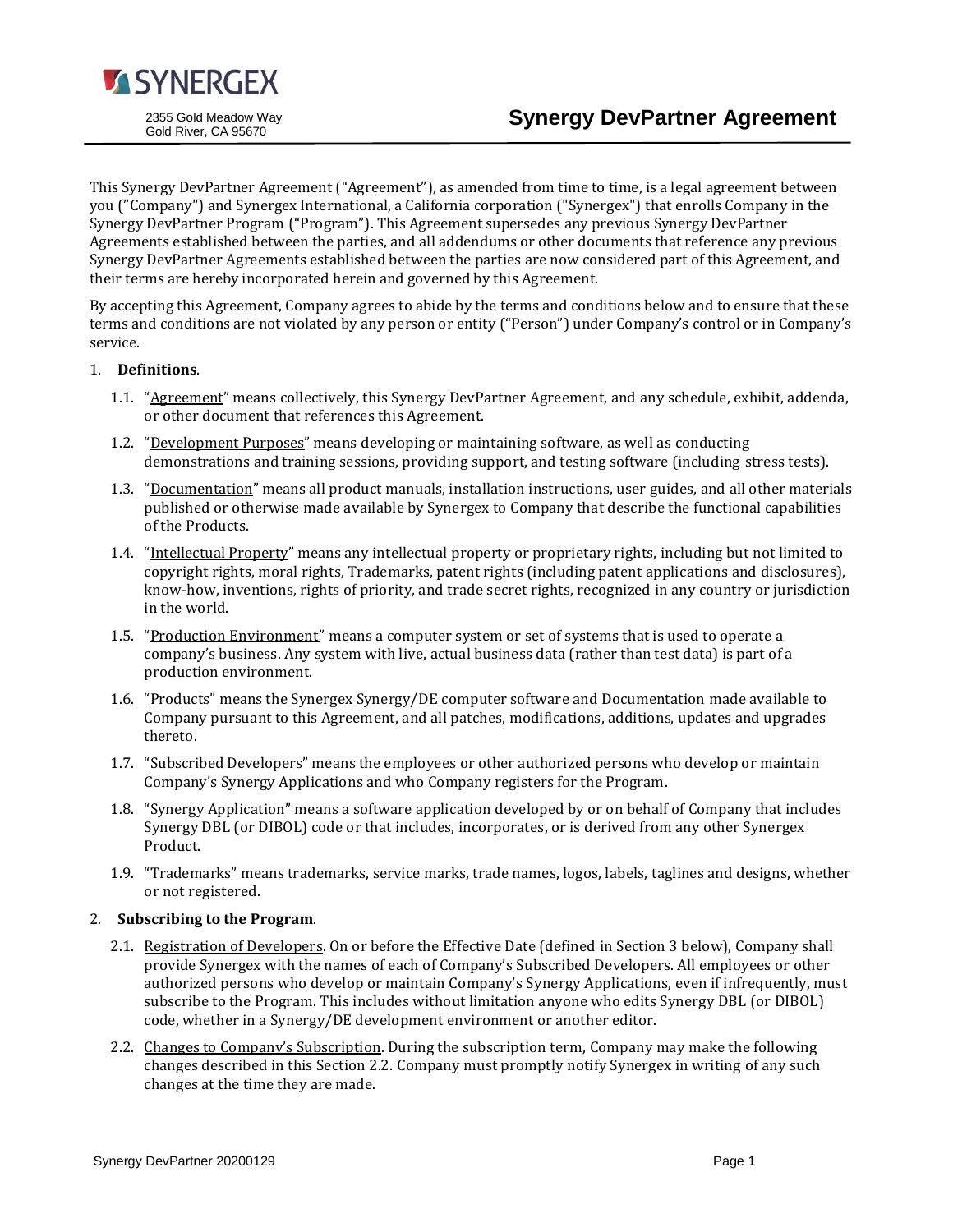

- 2.2.1. Add Developers. Fees for Developers who are subscribed during a subscription term will be prorated and billed for the remainder of the term.
- 2.2.2. Replace One Developer with Another. There is no fee to replace a Subscribed Developer.
- 2.2.3. Remove Developers. If Company removes a developer from its DevPartner subscription and does not intend to replace them, and Company notifies Synergex of such reduction not less than 60 days prior to the end of the subscription term, Synergex will adjust the subscription fees accordingly for the renewal term when the subscription renews.
	- 2.2.3.1. If Company removes a developer from its DevPartner subscription, the developer will no longer develop or maintain Company's Synergy Applications, even if infrequently, on the developer's system(s) or on any other system. If the removed developer continues to be employed by Company, and if the removed developer uses the Products, the removed developer will only use the Products to *execute* Company's Synergy Applications, and the removed developer will use the Products for non-development activities, such as conducting demonstrations or training sessions, providing support, or testing.
	- 2.2.3.2. The removed developers will no longer be entitled to the DevPartner benefits for Subscribed Developers as described herein.
	- 2.2.3.3. If the Products reside on any systems where they will no longer be used for any purpose, Company will remove the Products from those systems. At Synergex's request, Company will promptly (but not later than five days after such request) provide a screenshot of the Synergy/DE license information on Company's system(s), or other validation information as specified by Synergex, to confirm that the licenses for the Products have been removed.
- 3. **Term & Termination.** This Agreement will become effective ("Effective Date") when Company accepts the terms and conditions of the Agreement, either by signing a hard or electronic copy of the Agreement, or if the terms of this Agreement are incorporated in an order schedule, then when Company signs the applicable order schedule. The initial term of this Agreement will begin on the Effective Date and continue in effect for the period including the month in which the Agreement commenced and the 12 consecutive months thereafter, and thereafter for successive one-year terms, unless terminated as provided herein.
	- 3.1. Company will renew Company's DevPartner program subscription each year for as long as Company is using a Synergy Application, or Company is supporting any customers that are using a Synergy Application.
- 4. **Fees.** Program fee rates are as set forth in the then-current Synergy DevPartner Guide, or as otherwise approved by Synergex in writing. Fees are based on the number of Subscribed Developers and, unless otherwise approved by Synergex in writing, are billed annually in advance of the subscription term.

#### 5. **License Grant.**

- 5.1. Grant. Subject to the terms and conditions of this Agreement, Synergex grants Company a non-exclusive, non-transferable, revocable license to use the Products and services described in Sections 6 and 7 in connection with the Program and in accordance with the terms and conditions of this Agreement.
- 5.2. Restrictions. The Products made available to Company under the Program shall be used only for in-house Development Purposes and shall not be used in a Production Environment, even in-house. For Production Environments, separate deployment licenses are required. Though all employees may use the Products made available under the Program (provided current product licenses are in place), only Subscribed Developers designated by Company may use the Subscribed Developer benefits of the Program described in Sections 6.3 and 7 below.
- 5.3. Representation and Warranty. Company represents, warrants and agrees that it will not use, or purport to grant any right to use, the Products or any portion thereof except as authorized herein or in the Product's Synergy/DE product license agreement. Company will not, and will not allow any Person to (a) copy or otherwise reproduce any Product in whole or in part; (b) reverse engineer, decompile, disassemble, or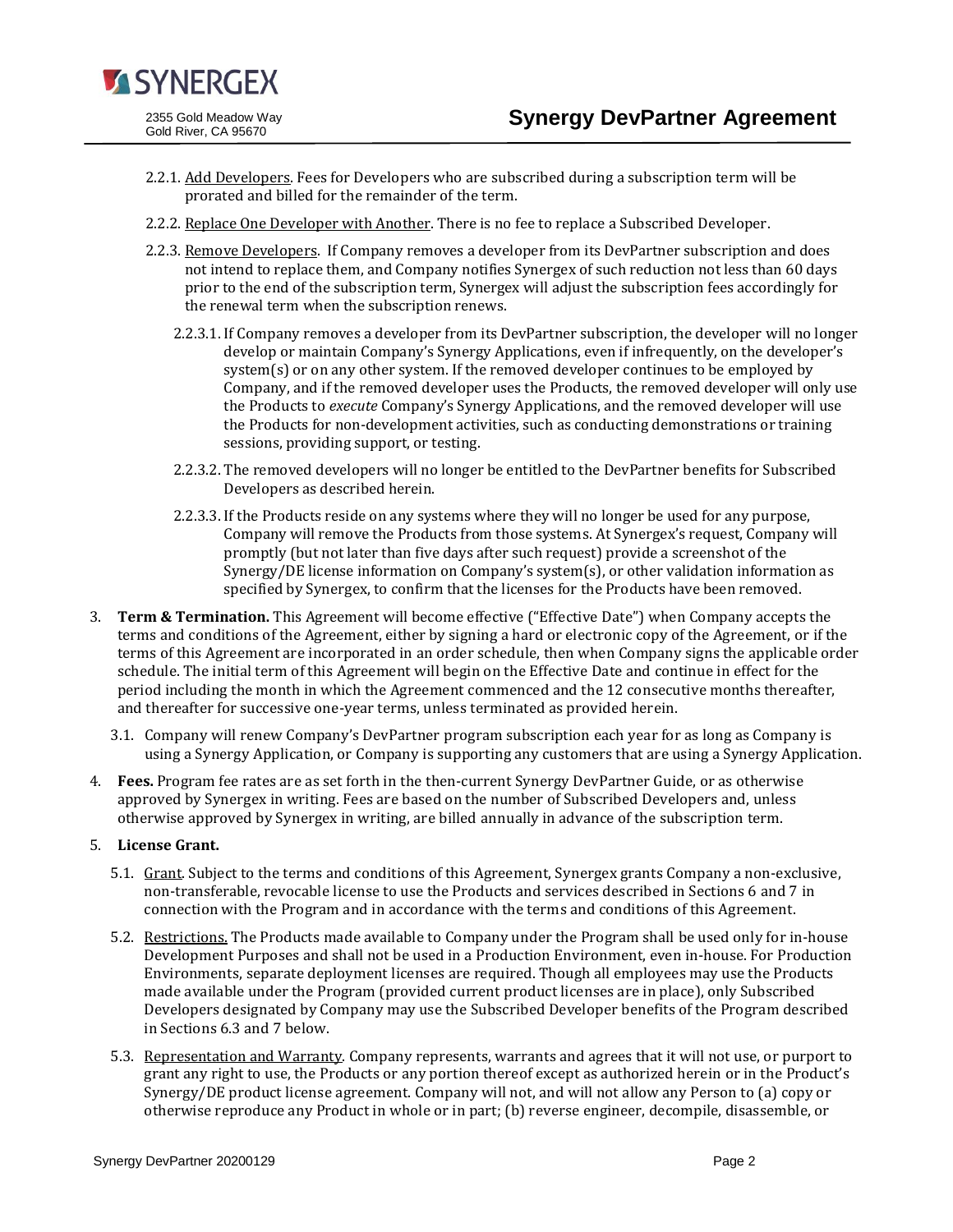

otherwise attempt to derive the source code form or structure of any Product; (c) provide, sell, lease or otherwise transfer any Product, or any rights to use or access any Product, to any Person; (d) remove any proprietary notices or labels displayed on the Products; or (e) bundle the Products with or into any other offering or solution for sale, resale or lease to any Person, unless expressly authorized to do so in writing by Synergex.

# 6. **Products and Services Made Available Through the Program.**

- 6.1. Available Products. The following Synergy/DE Products are available to Company on all platforms on which Synergy/DE is currently supported, as specified on the Synergex web site (www.synergex.com). These Products can be accessed under the Program by download from the Synergex web site. Synergex will provide product license keys, which will be reissued annually at the end of each subscription term. On Windows and Unix, the Products require Synergex's REV11 licensing.
	- 6.1.1. Professional Series Development Environment (PSDE). Includes Synergy/DE's core development tools: Synergy DBL, UI Toolkit, Repository, ReportWriter, and the Synergy DBMS file system.
	- 6.1.2. Synergy DBL Integration for Visual Studio (SDI). An extension for Microsoft Visual Studio® that enables Synergy developers to use the Visual Studio development environment to develop both traditional and .NET Synergy Applications.
	- 6.1.3. Professional Series Workbench**.** A visual development environment that includes the core development tools in PSDE, a Synergy DBL-sensitive code editor, and project management tools. Workbench runs on Windows and supports source files on Windows, Unix, and OpenVMS.
	- 6.1.4. *xf*Server. A data server that provides remote access to Synergy DBMS databases for Synergy Applications.
	- 6.1.5. *xf*ServerPlus. An application server that provides remote access to Synergy logic and data from any of the xfNetLink clients: Synergy, Java™, .NET.
	- 6.1.6. *xf*ODBC. A set of components that provides access to Synergy DBMS databases from third-party ODBC-enabled applications.
	- 6.1.7. SQL Connection. An application programming interface ("API") that enables Synergy Applications to use SQL-based functions to access and manipulate data from third-party database systems such as Oracle®, MySQL™, and SQL Server®.
	- 6.1.8. Licensing Toolkit. An API that enables developers to build license protection into their Synergy and *xf*ServerPlus applications and control the number of concurrent users, which components can run, and how long the application can run.

In addition to the Synergy/DE products described above, Synergex also offers the following open-source products:

- 6.1.9. Harmony Core. A framework that enables developers to build RESTful web services with APIs that expose Synergy data and logic to other applications.
- 6.1.10. CodeGen. A tool that generates code for Synergy DBL and other languages from information stored in a Synergy repository.
- 6.2. Company-Wide Benefits. The benefits described in this Section 6.2 will be made available to all employees and other authorized persons of Company.
	- 6.2.1. In-House Use of Products. Employees and other authorized persons can use the Products to *execute* Company's Synergy Applications for purposes such as conducting demonstrations and training sessions, providing support, and testing software (including stress tests). Products may be installed on virtual machines and on employees' or other authorized persons' home machines. Additional license fees may apply to large test systems.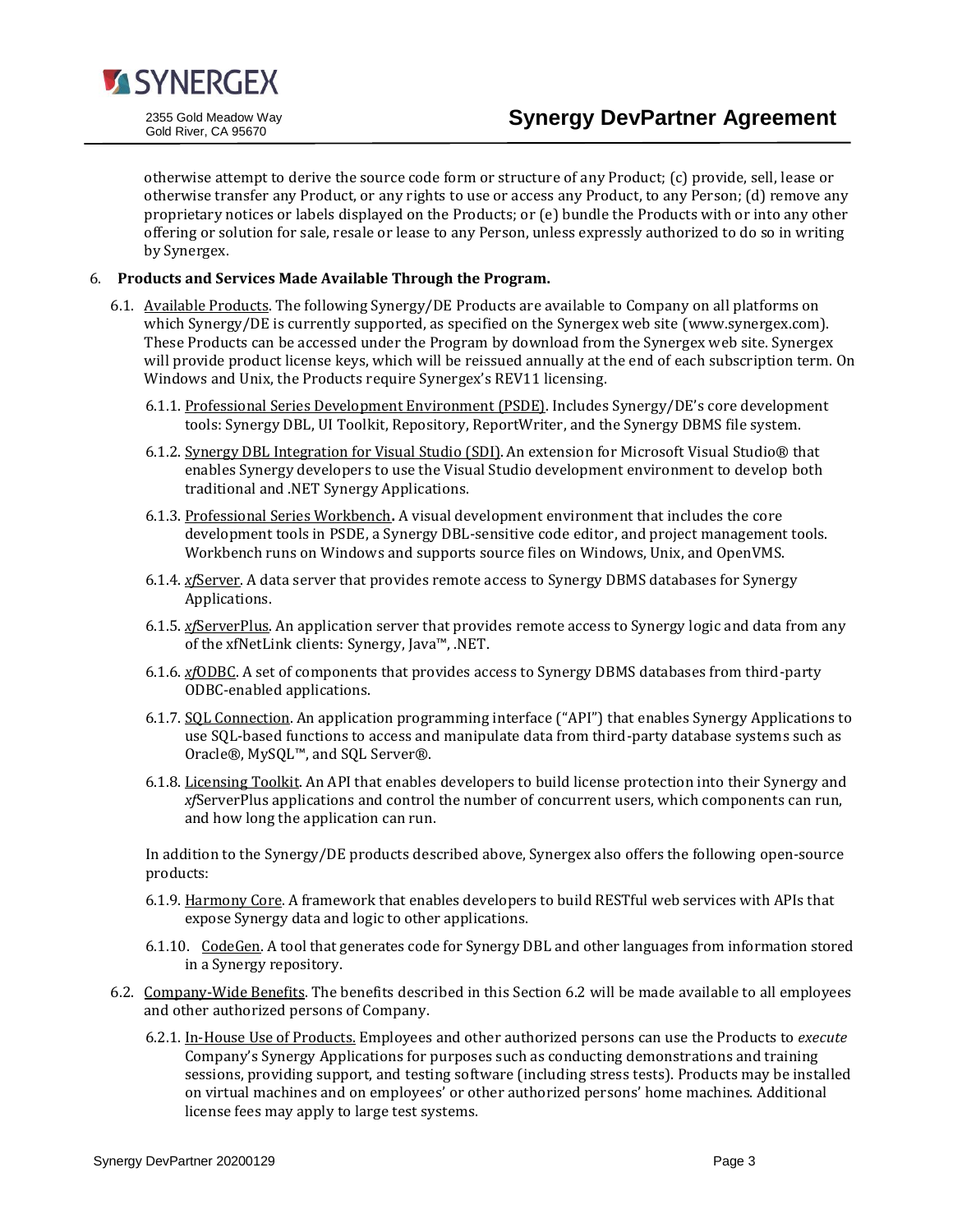

- 6.2.2. Product Updates and Upgrades. Company is entitled to all Product updates and upgrades that Synergex makes available to its customers.
- 6.2.3. Access to most features of the Synergex Resource Center.
	- 6.2.3.1. Answers and Ideas forums, for posting questions to the Synergy community and submitting ideas for improving Synergy products and services.
	- 6.2.3.2. KnowledgeBase, an expanding database of answers and information on a wide range of topics important to Synergy developers.
	- 6.2.3.3. CodeExchange, an online location where developers can share code with each other.
	- 6.2.3.4. Trackers, a database of Synergy/DE product bugs and enhancement requests.
	- 6.2.3.5. Licenses, for viewing your product licenses and generating product keys 24 hours a day. Also for viewing and updating device licenses.
	- 6.2.3.6. Product downloads, for downloading the Products from the Synergex web site.
	- 6.2.3.7. Product order form, for submitting Synergy/DE product orders to our Customer Service team.
- 6.2.4. Discounts on Professional Services. Company will receive discounted rates for Synergex Professional Services engagements when services are bundled with the Synergy DevPartner Program subscription. Details are provided in the *Synergex Professional Services Guide*.
- 6.3. Additional Benefits for Subscribed Developers. Synergex will make the following benefits available to each Subscribed Developer.
	- 6.3.1. Use of the Products to Develop or Maintain Synergy Applications. Subscribed Developers may use the Products to develop or maintain Company's Synergy Applications on all platforms. The Products may also be installed on virtual machines and on Subscribed Developers' home machines.
	- 6.3.2. Developer Support. Access to Developer Support engineers and the Cases feature in the Synergex Resource Center, as further described in Section 7 below.
	- 6.3.3. Conference Attendance. Attendance at the Synergy DevPartner Conference (if one occurs during the subscription term).
	- 6.3.4. Professional Services Consultations. One consultation of up to two hours via phone or video with a Synergex consultant. Companies with more than one subscribed developer may combine their consultant hours. For more information about Professional Services, see the *Synergex Professional Services Guide*. Terms and conditions in the Synergex Professional Services Group Consulting Agreement will apply.
	- 6.3.5. Beta Software. Access to beta versions of new Synergy/DE software and the opportunity to provide input toward the released product.

#### 7. **Developer Support.**

- 7.1. Standard Support Services. The standard Synergy DevPartner subscription includes Synergy/DE Developer Support for all Subscribed Developers. Developer Support provides access to technical professionals to help Company resolve problems and answer questions that Company encounters while using Synergy/DE Products. Developer Support covers an unlimited number of incidents for all products and platforms, and includes the following:
	- 7.1.1. Access to Developer Support Engineers. Synergex's Developer Support engineers have extensive experience with all Synergy/DE Products and can help Company with any problem or question encountered while using the Products.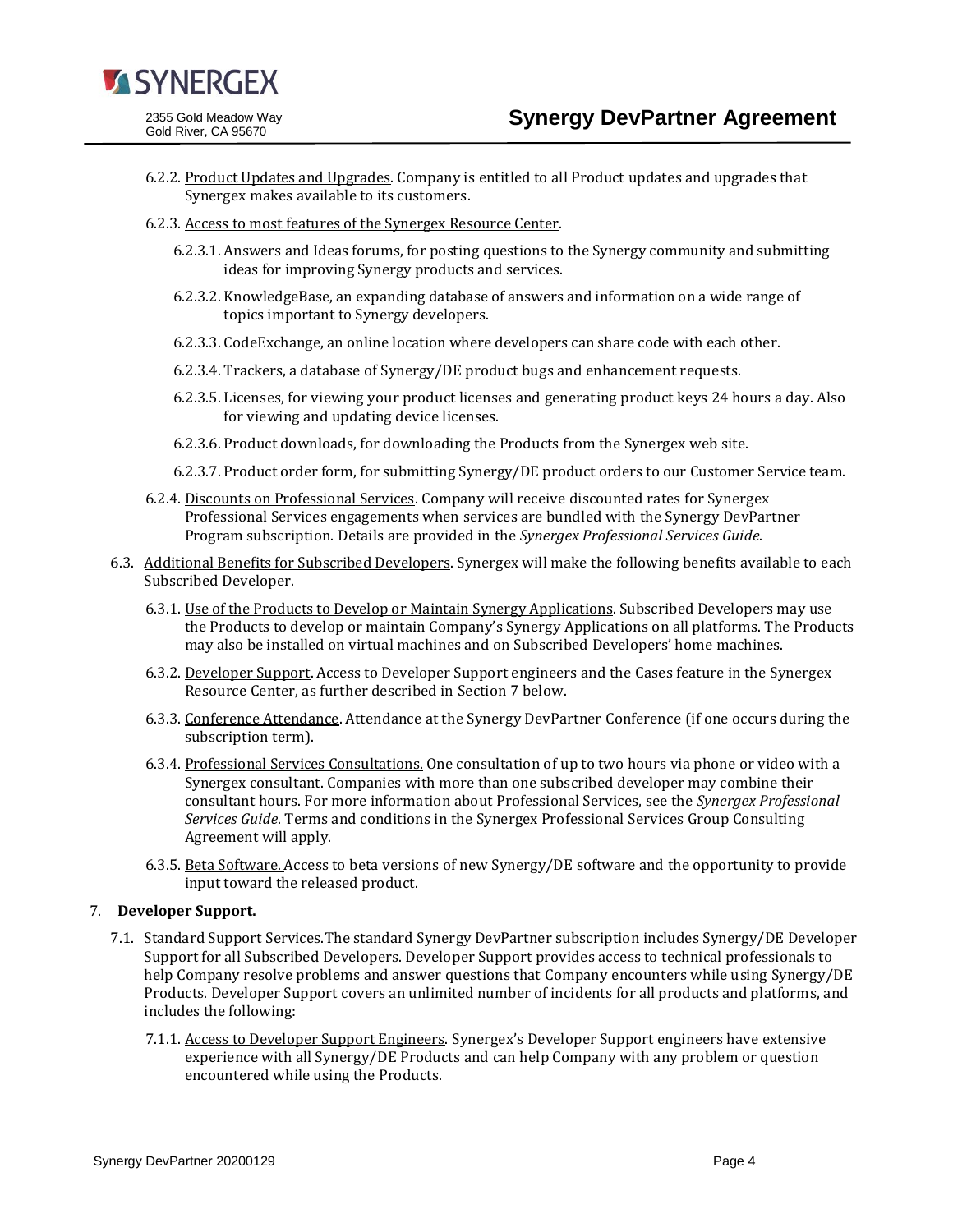

2355 Gold Meadow Way Gold River, CA 95670

- 7.1.1.1. E-Mail and Phone Access. E-mail and phone access (including voice and video calling) is available during Synergex's regular business hours. A toll-free number is available in the U.S. and Canada.
- 7.1.1.2. Remote Troubleshooting. Developer Support engineers can access Company's system remotely to help track down issues.
- 7.1.1.3. Support Cases Online. Company can submit cases to Developer Support Engineers from the Synergex Resource Center and also review status of Company's cases.
- 7.2. Premier Support Services. Premier support services are available and can be added to the Program subscription for an additional fee. Premier Support includes the following services:
	- 7.2.1. Dedicated Support Engineer. Company will be assigned a dedicated support engineer ("DSE") who will coordinate Synergex's delivery of support services to Company and assist Company in maximizing support resources. The DSE will monitor all of Company's support cases, regularly update Company on their status, and schedule meetings between Company personnel and Synergex staff members as needed to review the status of support issues and discuss other topics related to Company's use of Synergy/DE. In addition, the DSE will notify Company of hotfixes, software updates, and new resources—such as code samples, product videos, and articles—that might be of interest to Company.
	- 7.2.2. On-Site Visit. At Company's request, the DSE or another Support representative will visit Company's site one day each year to meet with Company's team and review the Developer Support services available to Company. This visit will give Company the opportunity to educate Synergex on Company's application and development environment. The DSE can also review how Company provides support to Company's customers and offer suggestions. All travel costs associated with this visit are covered under Premier Support. At Company's request, the DSE can conduct this annual review remotely.
	- 7.2.3. Priority Escalation of Support Issues for Faster Resolution. Company's DSE will manage the escalation of Company's support issues to the Developer Support manager, the Professional Services Group, or the Development Department, depending on the requirements of the issue.
	- 7.2.4. Synergy Summit Team Membership. The Synergy Summit team is a select group of customers that meets periodically to provide input towards Synergy/DE product direction.
- 8. **Obligation to Ensure Accuracy of Subscribed Developers.** Company shall ensure at all times that only the persons registered as Subscribed Developers are using the Subscribed Developer benefits described in Sections 6.3 and 7, and shall promptly inform Synergex of any discrepancies. Upon request from Synergex, Company shall promptly provide to Synergex full, clear and accurate records of the actual persons using the Subscribed Developer benefits during the term of this Agreement, including without limitation the time periods during which they were doing so. If the number of persons developing or maintaining Company's Synergy Applications at any time was more than the number registered, Company shall promptly pay to Synergex the amounts that would have been paid to Synergex had such additional persons been identified as Subscribed Developers for such periods.
- 9. **Company's Traditional Deployment Licenses**. If Company uses any Synergy/DE *traditional* (nonsubscription) licenses in a Production Environment, Company shall renew Annual License Maintenance (ALM) annually for each such license before the license's ALM expiration date. Most Synergex customers have *subscription* Synergy/DE deployment licenses, which renew annually and include product updates. Customers with *traditional* Synergy/DE deployment licenses must maintain ALM in order to receive product updates and thus maintain the quality and security of their Synergy Applications. Note that Company purchases deployment licenses separately from the Program. The licenses provided by the Program are for in-house Development Purposes, as described in Section 5.2.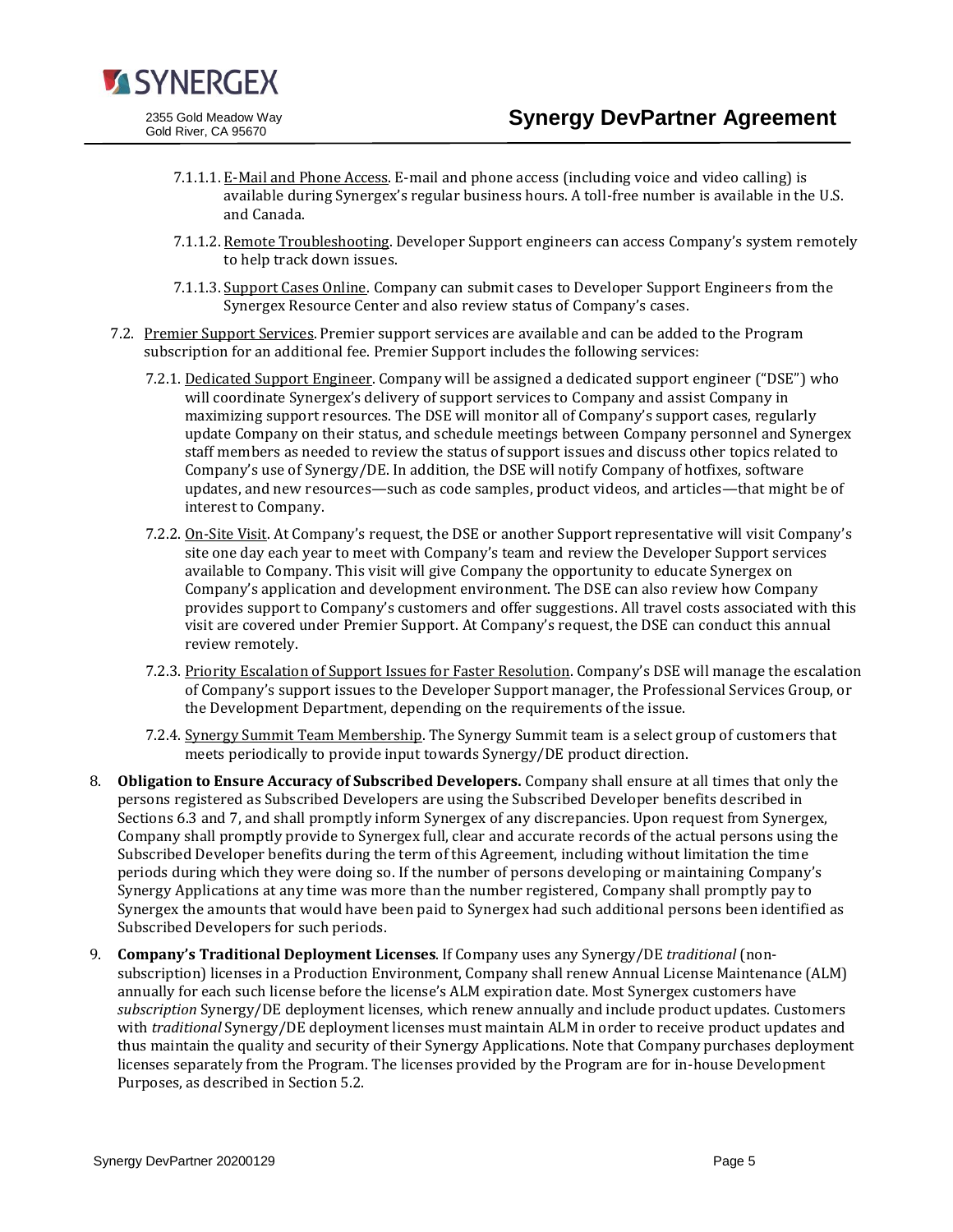

10. **Audit**. Synergex shall have the right, on reasonable written notice of at least 10 days and during Company's regular business hours, but not more than once in each calendar quarter, to audit and inspect Company's books of account and records insofar as they relate to the use of the Products and the terms and conditions of the Program. Such audit and inspection shall be at Synergex's expense, unless such audit and inspection shows an underpayment of fees by Company to Synergex of 5% or more for any time period; in such case, Company will reimburse Synergex for the cost and expense of such audit and inspection.

# 11. **Proprietary Rights.**

- 11.1.Ownership; Non-Circumvention of Rights. Company agrees Company has no rights with respect to the Products or Synergex's Intellectual Property other than those rights expressly granted by this Agreement. Synergex is and shall remain the exclusive owner of all right, title and interest in and to the Products and its Intellectual Property, any materials relating thereto, the methods and concepts utilized therein, and any modifications, enhancements, customizations, updates, revisions, improvements or derivative works thereof made, conceived, reduced to practice or learned or that are based on or derived from the Products or any Intellectual Property licensed hereunder. Company hereby represents and warrants that Company will not take any action that will circumvent or interfere with Synergex's ownership of, assert any claim or interest in, or lessen the worth of Synergex's Products or Intellectual Property.
- 11.2. Use of Trademarks. Notwithstanding the provisions of Section 11.1, each party further agrees to permit the other party to use its Trademarks on the other party's web sites, marketing literature, and other materials where appropriate, in such form and manner as is reasonably acceptable to, and subject to approval of, the other party. Each party shall specifically state that the other party's Trademarks are the sole and exclusive property of the party owning the Trademark.
- 11.3. Feedback. From time to time, Company may provide to Synergex comments, questions, ideas, or other information about the Products or services ("Feedback"). Company hereby grants to Synergex a nonexclusive, irrevocable, royalty-free license to use, reproduce, incorporate, disseminate, and otherwise exploit any Feedback related to its products or services (provided Synergex does not disclose any confidential information of Company). Company represents and warrants that Synergex's commercial use of Feedback will not violate the personal, proprietary or intellectual property rights of any third party.

# 12. **Protecting Company's Data**

- 12.1. Determining Whether Data is Restricted. If Company believes it needs to provide data to Synergex, for example so Synergex can help troubleshoot support issues, it shall be Company's responsibility to notify Synergex if any part of the data is considered restricted or protected (collectively "Restricted") by any government regulations, such as, by way of example and not limitation, HIPAA (for healthcare data), FDIC (for banking data), and PCI DSS (for credit card data).
- 12.2. Verifying that Data Must Be Sent. Before Company sends any data (Restricted or not), Company will first contact a Synergex Developer Support engineer to discuss alternate options and to determine whether the data should be modified before it is sent.
- 12.3. If Data Must Be Sent. If Company and Synergex mutually agree that Company must send data, the following procedure will be used:
	- 12.3.1. If the data does not contain any Restricted information, Company will send it to Synergex via FTP or e-mail.
	- 12.3.2. If the data contains Restricted information that Company can remove, Company will remove the Restricted information ("cleanse" the data) and then send it to Synergex via FTP or e-mail.
	- 12.3.3. If the data contains Restricted information that Company cannot remove, Company will send the data to Synergex via courier service on encrypted standalone media. (Company will not use FTP or email to transfer Restricted data.)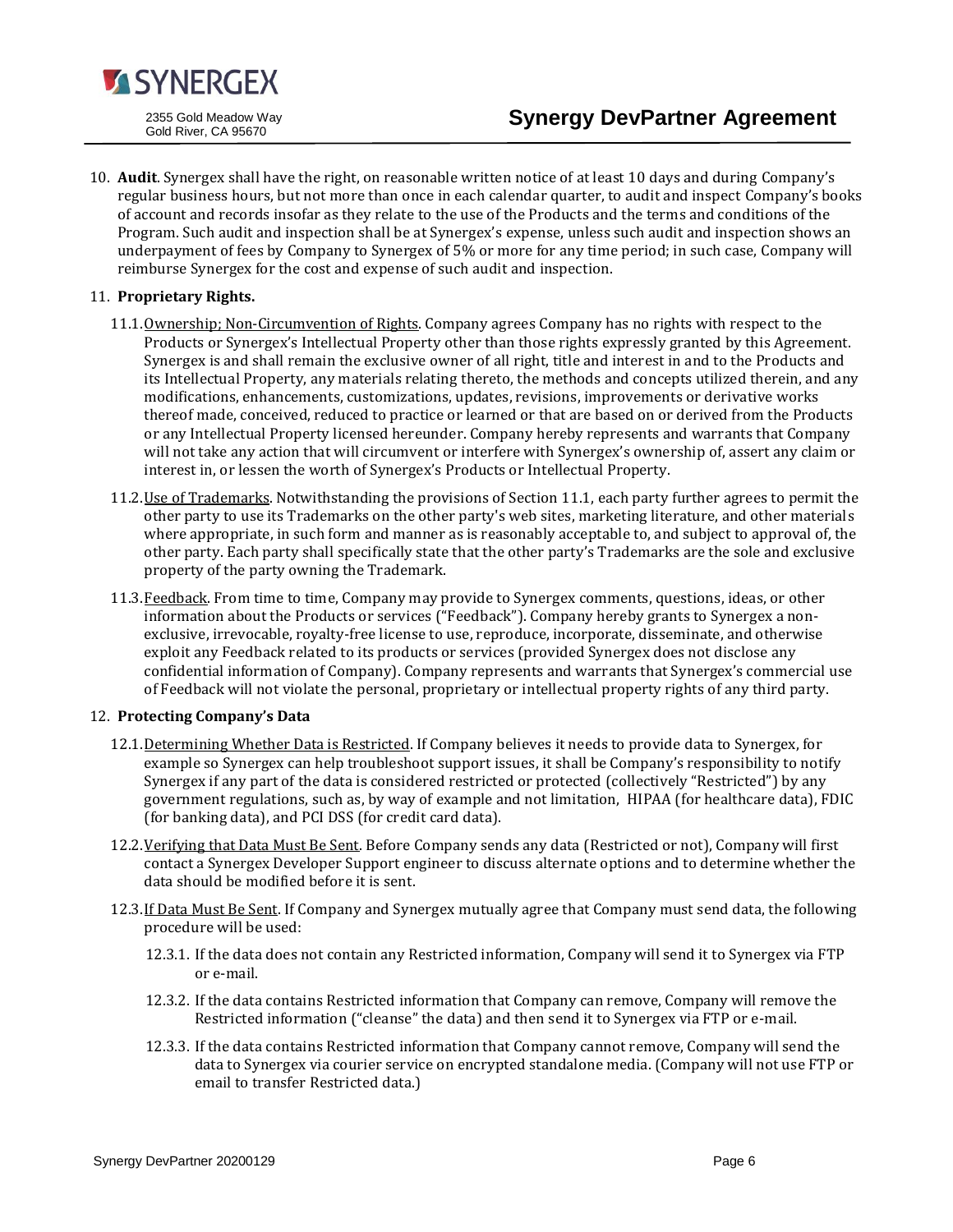

- 12.3.4. Company will encrypt the data with a temporary encryption key and provide Synergex with that key.
- 12.3.5. If data needs to be sent to a third-party, for example to Microsoft, Company will send the data directly to the third-party.
- 12.4.While Restricted data is on-site at Synergex. Synergex will use the following procedures with any Restricted data that it receives from Company:
	- 12.4.1. Synergex employees will load and use the Restricted data on a machine that is not part of the Synergex domain and that has no common passwords linked to Synergex common areas.
	- 12.4.2. The media containing the Restricted data will be stored in a secure file cabinet.
	- 12.4.3. Synergy/DE Developer Support will track and document all access to the data.
	- 12.4.4. If Synergex uses the Restricted data improperly or discloses it in any way, Synergex will document the incident and notify Company of the improper use or disclosure.
	- 12.4.5. Upon closure of the support case, the data will be removed from Synergex's system(s) and the media will be returned to Company via courier service.

#### 13. **Termination.**

- 13.1.Termination. Either party may terminate this Agreement at the end of the then-current term by giving the other party notice of non-renewal at least 60 days prior to the end of the term. Either party may terminate this Agreement for cause upon 30 days' written notice of a material breach to the other party if such breach remains uncured at the expiration of such notice period. This Agreement also may be terminated by either party immediately and without notice if the other party becomes insolvent, files a petition in bankruptcy or petition for other similar relief, or ceases to conduct business in the ordinary course, and such condition is not remedied within 30 days of its occurrence.
	- 13.1.1. In the event that this Agreement is terminated by Company, Company will provide written confirmation to Synergex stating that Company is no longer developing, maintaining, supporting, or running any Synergy Application either for Company or for any of Company's customers or affiliates.
- 13.2.Effect of Termination; Survival of Obligations. Company's obligations under this Agreement shall survive any termination or expiration of the Agreement.
- 13.3. Effect of Termination: Suspension of Benefits. In the event that this Agreement is terminated by Synergex for cause, in addition to any of its other rights or remedies, Synergex reserves the right to withhold product configuration keys from Company, which may cause the Products to stop working. Synergex may also end Company's access to Developer Support, including the Resource Center, and other Program benefits.
- 13.4. Removal of Products. Upon termination of this Agreement, Company shall immediately cease use of the Products and remove from Company's systems all copies of the Products, and all derivative works, in its possession or control. This includes deleting all Products and derivative works from all hard drives, networks, and other storage media where they reside. Within 15 days after termination, Company shall provide to Synergex written certification, signed by an executive officer of Company, that all copies of the Products have been removed.

#### 14. **Warranties; Remedies; Indemnification.**

14.1. Warranties; Remedies. Synergex warrants that the Products, when properly installed and used in accordance with Synergex's instructions, will conform in all material respects to the applicable Documentation, provided, that Company is not otherwise in breach of this Agreement. HOWEVER, SYNERGEX DOES NOT WARRANT THAT THE PRODUCTS, OR USE OF THE PRODUCTS, WILL BE ERROR FREE; NOR DOES IT MAKE ANY WARRANTY AS TO THE RESULTS THAT MAY BE OBTAINED FROM USE OF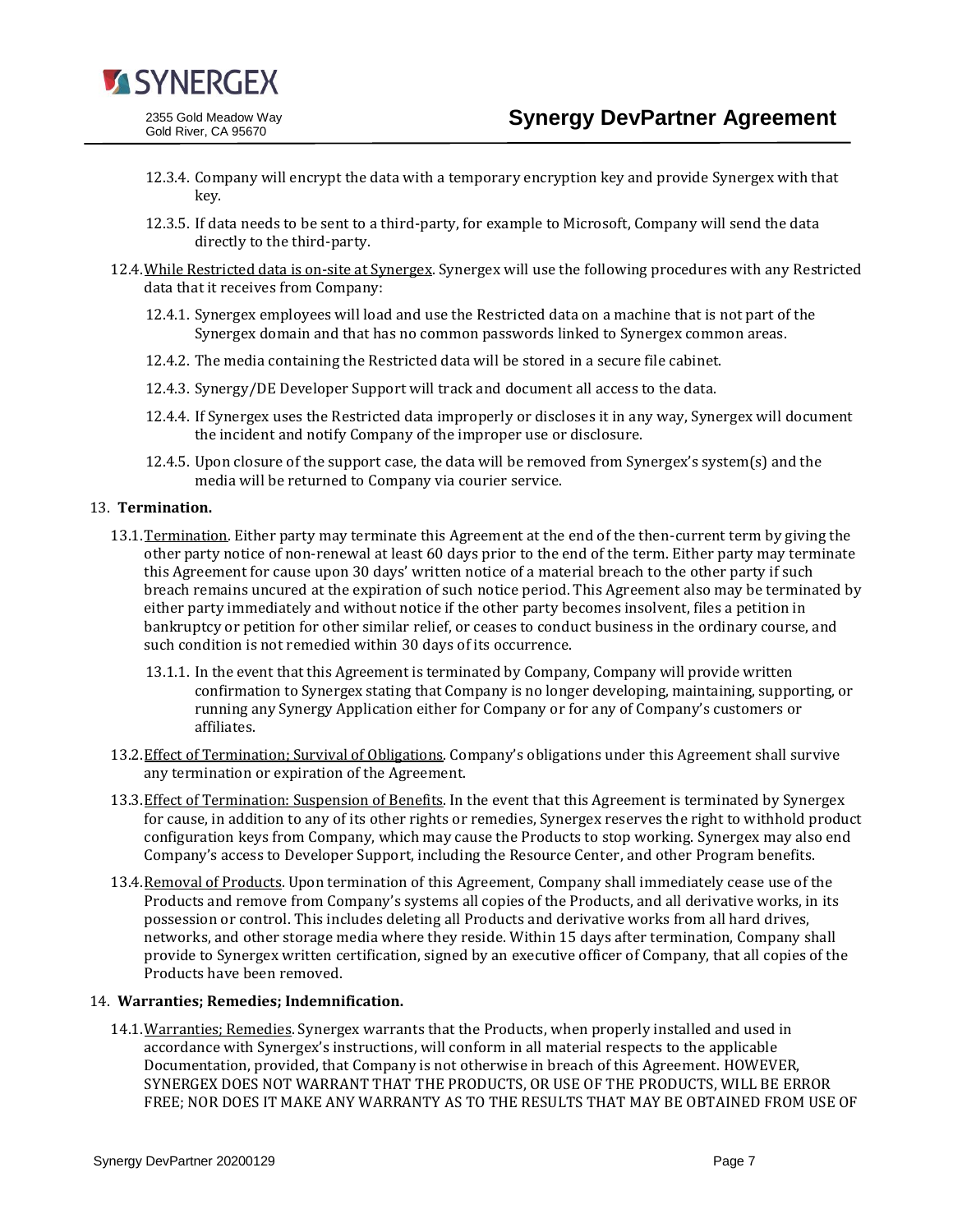

THE PRODUCTS. THE PRODUCTS ARE PROVIDED "AS IS" AND SYNERGEX DISCLAIMS ALL WARRANTIES, EXPRESS OR IMPLIED, INCLUDING, BUT NOT LIMITED TO, IMPLIED WARRANTIES OF MERCHANTABILITY AND FITNESS FOR A PARTICULAR PURPOSE AND NONINFRINGEMENT. SYNERGEX'S ENTIRE RESPONSIBILITY SHALL BE, AT SYNERGEX'S OPTION, EITHER (a) to make available to Company all published patches, updates, and upgrades made by Synergex to the Products during the TERM OF THIS AGREEMENT; OR (b) to use reasonable efforts to respond to written notification of Errors received from Company. if Synergex is unable to make the Products operate as warranted, Company shall be entitled to terminate this Agreement.

- 14.2.LIMITATION OF LIABILITY**.** NOTWITHSTANDING ANYTHING TO THE CONTRARY, SYNERGEX AND ITS OFFICERS, AFFILIATES, REPRESENTATIVES, CONTRACTORS AND EMPLOYEES SHALL NOT BE RESPONSIBLE OR LIABLE WITH RESPECT TO ANY SUBJECT MATTER OF THIS AGREEMENT OR TERMS AND CONDITIONS RELATED THERETO UNDER ANY CONTRACT, NEGLIGENCE, STRICT LIABILITY OR OTHER THEORY: (A) FOR ERROR OR INTERRUPTION OF USE OR FOR LOSS OR INACCURACY OR CORRUPTION OF DATA OR COST OF PROCUREMENT OF SUBSTITUTE GOODS, SERVICES OR TECHNOLOGY OR LOSS OF BUSINESS; (B) FOR ANY INDIRECT, EXEMPLARY, INCIDENTAL, SPECIAL OR CONSEQUENTIAL DAMAGES, EVEN IF SYNERGEX HAS BEEN ADVISED OF THE POSSIBILITY OF SUCH LOSS OR DAMAGE; (C) FOR ANY MATTER BEYOND SYNERGEX'S CONTROL; OR (D) FOR ANY AMOUNTS THAT, TOGETHER WITH AMOUNTS ASSOCIATED WITH ALL OTHER CLAIMS, EXCEED THE FEES PAID BY SUBSCRIBER TO SYNERGEX OR ITS SUPPLIERS FOR THE PRODUCTS UNDER THIS AGREEMENT IN THE 12 MONTHS PRIOR TO THE ACT OR EVENT THAT GAVE RISE TO THE LIABILITY.
- 14.3. Third-Party Providers. Certain third-party providers, some of which may be referenced on Synergex's web sites or in Documentation, may offer products and services related to, or that work in conjunction with, Synergex Products. Synergex does not warrant any such third-party providers or any of their products or services, whether or not such products or services are designated by Synergex as "certified," "validated" or otherwise. Any exchange of data or other interaction between Company and a third-party provider, and any purchase by Company of any product or service offered by such third-party provider, is solely between Company and such third-party provider.

# 15. **General Provisions.**

- 15.1. Notices. All notices required or permitted hereunder shall be in writing addressed to Synergex at 2355 Gold Meadow Way, Gold River, California 95670, and to Company at the address Synergex has on file for Company, unless another address shall have been designated by written notice complying with this Section 15.1, and shall be delivered by hand or by registered or certified mail, postage prepaid, or by courier service or e-mail with confirmation of delivery.
- 15.2.Governing Law; Venue. The rights and obligations of the parties and the interpretation and enforcement of this Agreement shall be governed by and construed in accordance with the laws of the State of California, excluding its conflict of laws rules. The exclusive venue of any action shall be the state or federal courts located in Sacramento, California. Company consents to the personal jurisdiction of such courts.
- 15.3.Attorneys' Fees. If Synergex is required to engage in any suit or proceedings to enforce its rights under this Agreement, Synergex shall be entitled to recover from Company, in addition to any other sums due, the reasonable attorneys' fees, costs, and necessary disbursements involved in said suit or proceedings. In addition, Company shall pay Synergex its reasonable attorneys' fees and costs incurred in enforcing any judgment, order or decree issued by a court, arbitrator or other authority in such proceedings, or in collecting any monetary award made to Synergex in such proceedings.
- 15.4. Assignment. This Agreement may not be assigned or otherwise transferred by Company without the prior written consent of Synergex, which will not be unreasonably withheld. Company will be responsible for any reasonable transfer fees established by Synergex.
- 15.5. Conduct. At all times during the term of this Agreement, Company will act in accordance with all applicable federal, state and local laws and regulations.